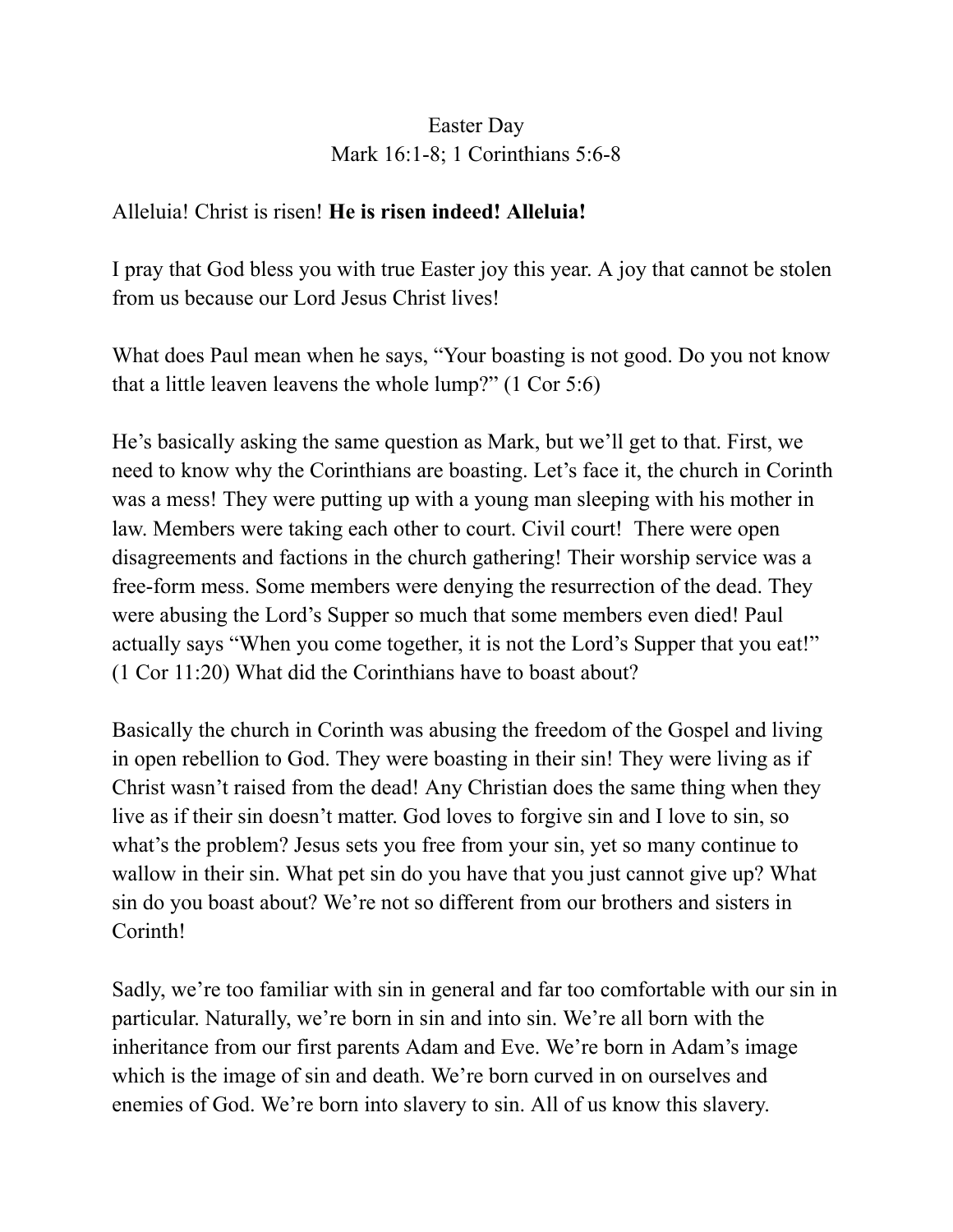And slavery is exactly what it is. And there's nothing you can do about it in your natural state. And the only thing that awaits slaves of sin is eternal death. Not just temporal death which we all face, but eternal death! The only hope we have in face of such condemnation is that someone comes and saves us from our sin.

That's what we especially celebrate today! Someone did come to save us. And not just anyone. The second person of the Trinity, Jesus Christ, came to save us from our sin. He became incarnate in human flesh. We celebrate that on the second highest feast day in the church, Christmas. Our God became Man. He was born in a manger in the image of God. He was not born into slavery but was the second man born completely in the image of God. The first man born completely in the image of God traded that in for the slavery of sin. And subjected all of us born since then into that same slavery. The second Man born completely in the image of God, because He was God, did not give into temptation. He was a truly free Man. And that free Man lived and died and rose again to set us free from our bondage to sin.

I cannot describe adequately how wicked our sin is before God. There's not enough adjectives to show just how wicked we truly are apart from Christ. And God does not turn a blind eye to our sin. He cannot. His perfect justice will not allow Him to turn a blind eye to sin. It must be atoned for. And it must be atoned for through blood. And not just any blood will do. Your blood and my blood doesn't even atone for our own sin, let alone the sin of anyone else. But the blood of God is powerful enough to atone for your sin. And not just your sin, but the sin of the entire world. Jesus' blood atones for the sins of everyone who has ever lived! The Bible says that Jesus is the propitiation for your sin. Propitiation means blood sacrifice. The resurrection of Jesus means that his blood atonement was accepted by God the Father. The blood of Jesus pays for your sin and sets you free!

One of my favorite verses in Scripture is Romans 3:26. The propitiation by Jesus' blood "was to show [God's] righteousness at the present time, so that He might be just and the justifier of the one who has faith in Jesus." God is just. I know that all of you have been sinned against. And that matters to God. Your pain and suffering matter to God. His justice demands payment for any sin committed against you! But we have a problem because we have sinned against others.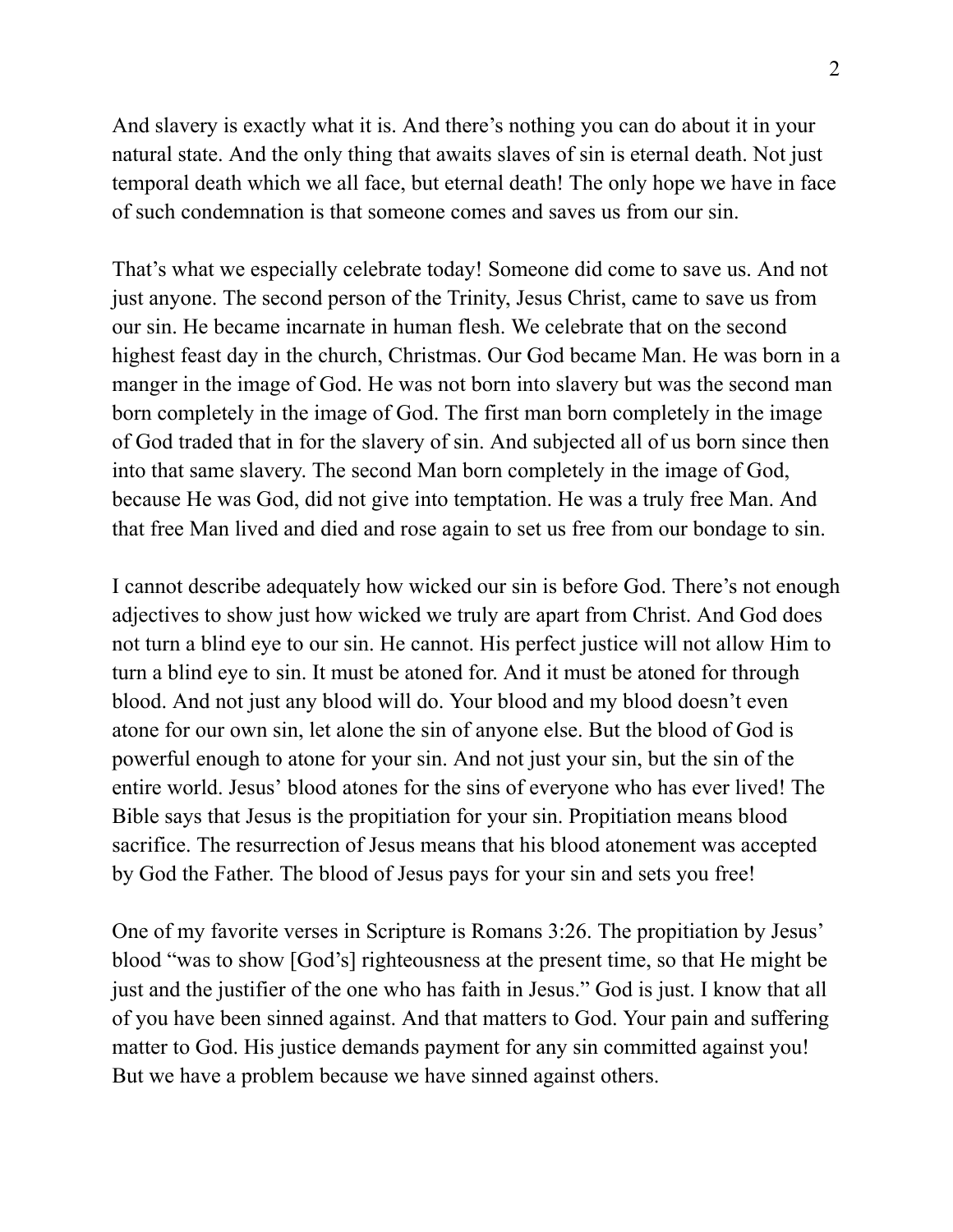How can God mete out justice against those who have sinned against you at the same time He metes out justice for your sin against others? The only way He can do that is by becoming your justifier. He takes your place on the cross and pays the penalty for your sin. At the same time He is taking the punishment for those who have sinned against you! He justifies you with His blood and not only you, but He justifies all sinners. If you're hurt by sin, look to the cross. There is proof that God doesn't turn a blind eye to your suffering. If you're guilty of sinning against others, which I know you are, look to the cross of Jesus. That's where Jesus paid the price for your sin to justify you. But look beyond the cross. Look to His resurrection. That's where you see freedom from sin. And that gift of freedom is yours through faith!

You cannot earn God's forgiveness. You cannot pay enough penance for your own sin. Forgiveness must be given to you as a gift. And it is! It is delivered to you through faith. "Faith is the assurance of things hoped for, the conviction of things not seen." (Heb 11:1) When you look in the mirror, you don't see salvation. You see the ravages of sin on your body. You see death working its way in you especially if you have really good light. And if you look into the mirror of God's Law, you see the ugliness of your sin. Then you look to the cross and the resurrection where you see Jesus paying for your sin and freeing you from bondage to it. We don't see it with our eyes. That's why it must be proclaimed. That's why the blood of the cross must be delivered to you in water, bread, and wine. Baptism applies the blood of Jesus to you so that you're cleaned from all your sin. The bread and wine deliver to you the very same body that hung on the cross and was resurrected from the grave for the forgiveness of your sin. Faith is nothing other than believing that the blood of Jesus is for the forgiveness of *your* sin.

When Paul convicts the Corinthians for their boasting, he follows it up by saying, "Christ our Passover Lamb, has been sacrificed. Let us therefore celebrate the festival, [that is the Divine Service,] not with the old leaven of malice and evil, but with the unleavened bread of sincerity and truth." (1 Cor 5:7-8) The New Testament festival is the Divine Service. It's celebrated every Sunday. It's where God distributes His grace to sinners who so desperately need it. And Christians are at the same time saint and sinner. We still so desperately need the blood of Jesus.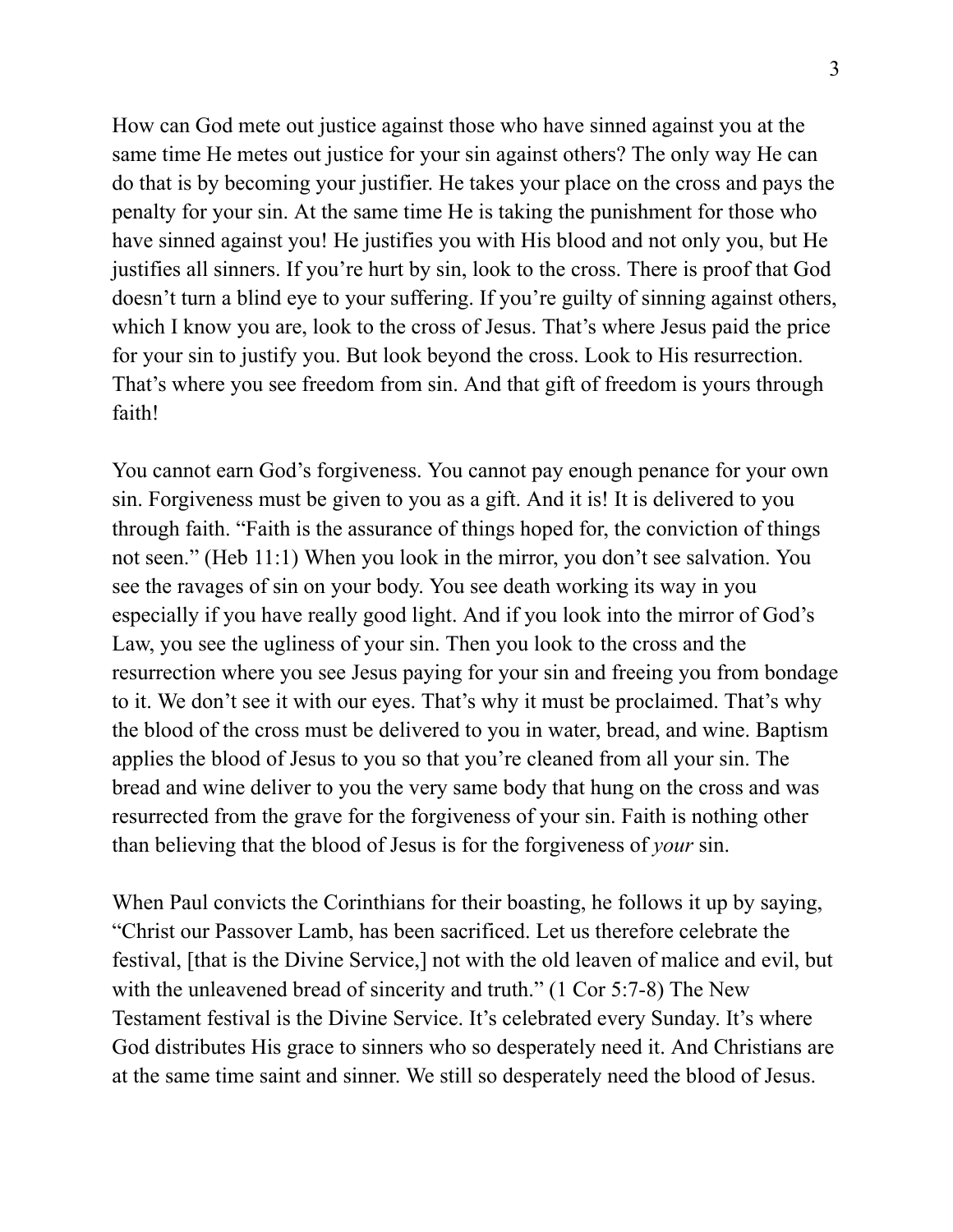God will kill off that old evil man in us with our physical death, but until then we are stuck with him. But we aren't stuck without help. God gives us His Holy Spirit who works living faith in us through the Word and Sacraments. God provides these wonderful gifts of grace so we can live a life of freedom in Christ.

To live in this freedom is to live in the sincerity and truth Paul is talking about. We don't shy away from the truth even though it's painful at times. St. John says, "If we say we have no sin we deceive ourselves, and the truth is not in us." (1 Jn 1:8) But he doesn't leave us in our sin. He immediately follows it up with, "If we confess our sins, He is faithful and just to forgive us our sins and to cleanse us from all unrighteousness." (v. 9) Then we live in sincerity. We strive to keep God's Law. We know that we are tainted by original sin, but we also know we have God's Holy Spirit who works in us a living faith that wants to live righteously. We also know that any work done in faith is pleasing to our Father in heaven. So we live sincerely.

Paul is basically saying, "You guys are living like Christ isn't raised from the dead by boasting in your sin. But Christ is raised from the dead. How are you going to live in light of the resurrection?" He's basically asking the same question as St. Mark. You'll see in your Bible that Mark's original ending is what we read today.

"And entering the tomb, they saw a young man sitting on the right side, dressed in a white robe, and they were alarmed. And he said to them, "Do not be alarmed. You seek Jesus of Nazareth, who was crucified. He has risen; He is not here. See the place where they laid Him. But go, tell his disciples and Peter that He is going before you to Galilee. There you will see Him, just as He told you." And they went out and fled from the tomb, for trembling and astonishment had seized them, and they said nothing to anyone, for they were afraid." (Mk 16:5-8)

Everything that Jesus said was true! He is risen from the dead! The tomb is empty. We know in our flesh that all men die. This is how Paul puts it: I tell you this, brothers: flesh and blood cannot inherit the kingdom of God, nor does the imperishable inherit the imperishable." (1 Cor 15:50)